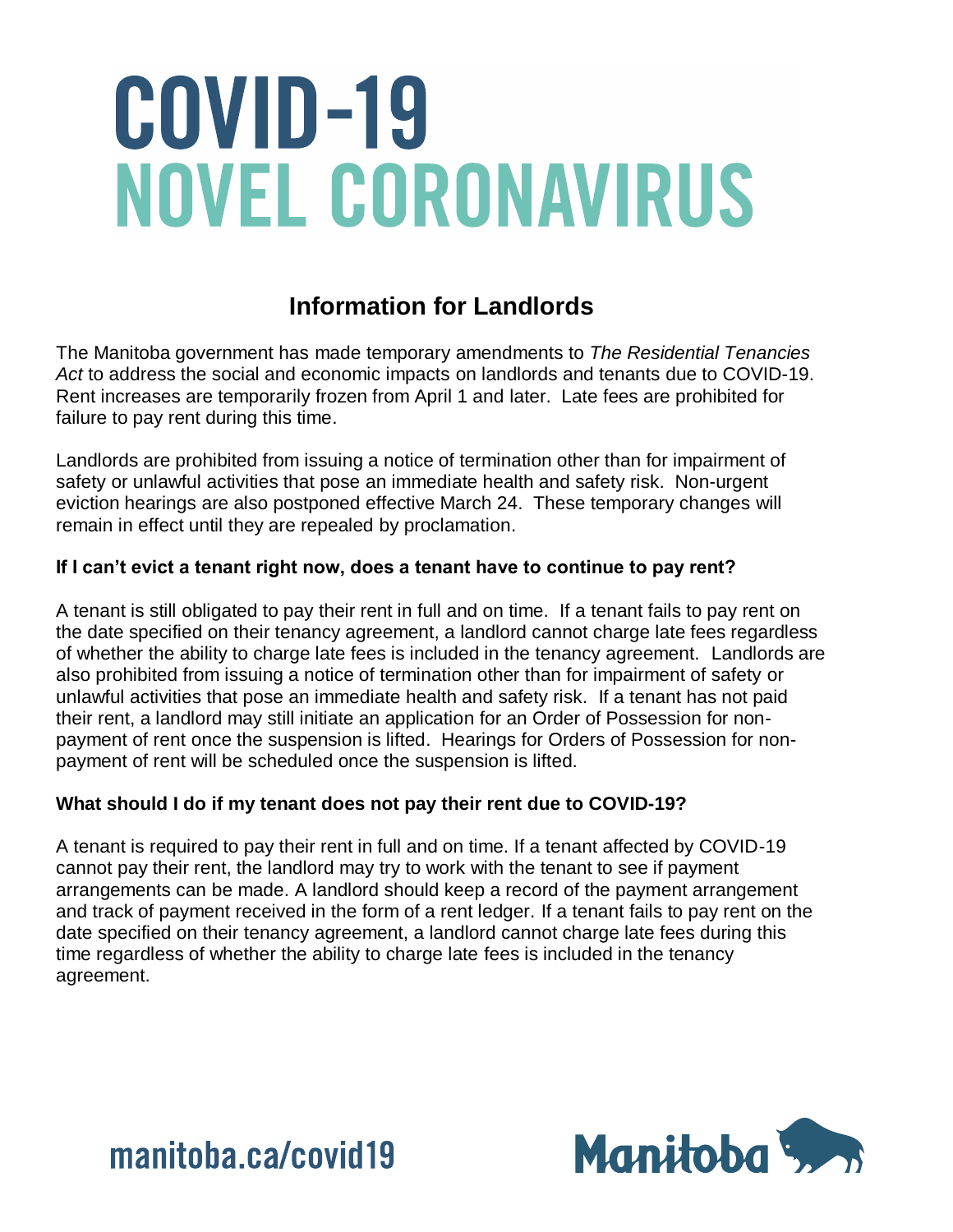#### **If I have given a notice of termination to a tenant to vacate the rental property on or after March 24, can they stay past that date?**

Notices of termination issued to tenants on or after March 24 that are for any reason other than an immediate risk to health and safety (including engaging in illegal activity) are void. Landlords may wish to contact the Residential Tenancies Branch for further information.

#### **If the rent increase is frozen does that mean I won't be able to issue a rent increase for the entire year?**

A landlord is required to give a tenant three full months' notice of a rent increase in writing. In most cases a landlord is allowed to increase the rent once every 12 months. Although a landlord will not be able to collect the increase during the temporary freeze, the increase would still be considered valid and a notice of rent increase could still be provided to the tenant to ensure that the anniversary date of the rent increase on the rental unit is consistent. If a tenant receives a notice of rent increase effective April 1, 2020 or later, the tenant is not required to pay the increased amount during the freeze. Once the rent freeze has been lifted, the tenant will be required to pay the increased amount for monthly rental payments going forward.

#### **I sent a notice of rent increase that took effect on February 1, 2020. Do tenants still need to pay the increase now that rent increases have been frozen?**

Only rent increases scheduled to take effect on April 1 or later are frozen. If the rent increase took effect before April 1, tenants are required to pay the amount that they were given three months written notice.

#### **Do I have to reimburse the excess amount of rent to the tenant who paid it as a result of a notice of rent increase with an effective date for rent increase being on or after April 1, 2020?**

Yes, landlords are required to reimburse the excess amount of rent to the tenant who paid it based on the notice of rent increase given by their landlord with an effective date for rent increase being on or after April 1, 2020.



manitoba.ca/covid19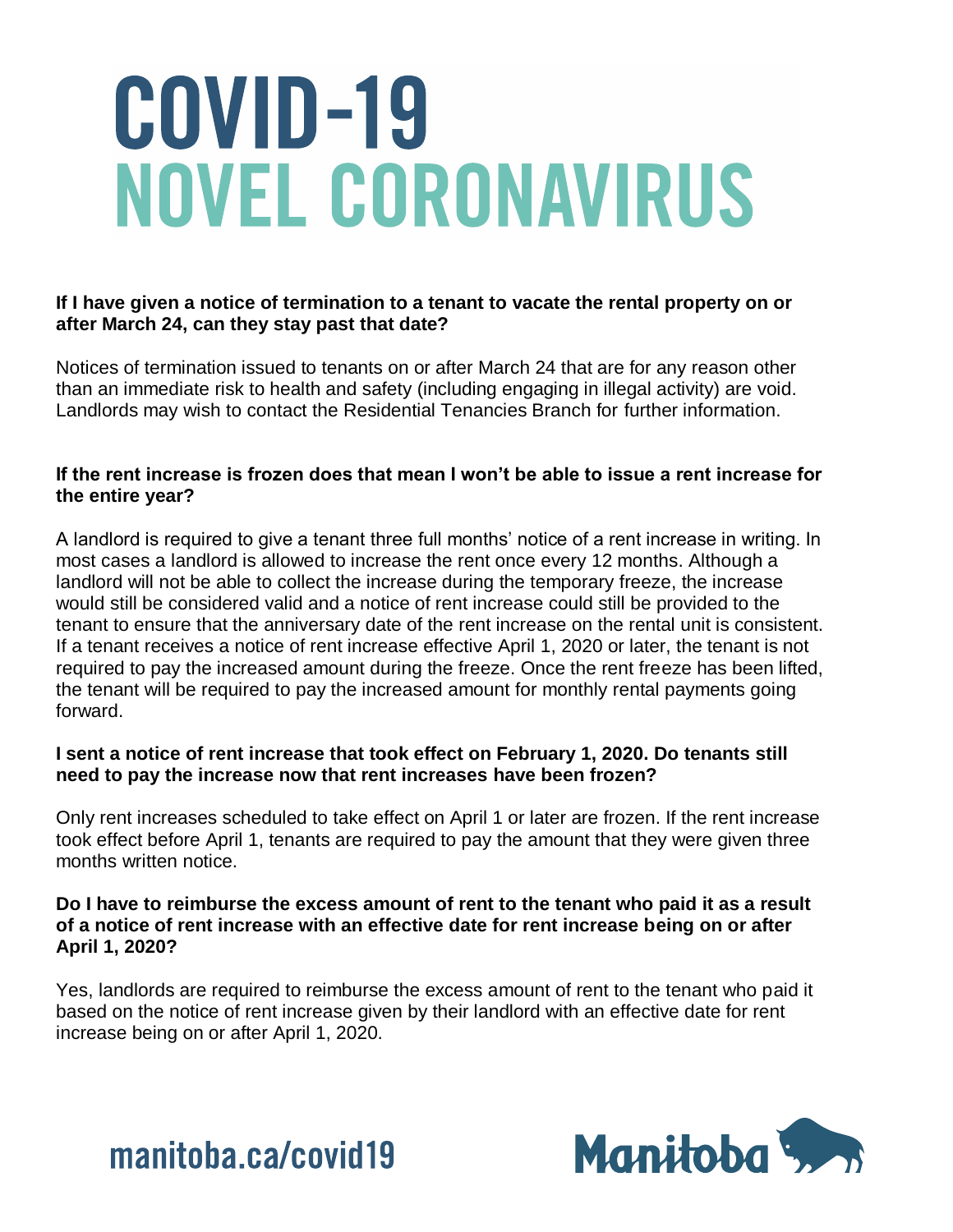#### **Are there any financial relief measures available for landlords to deal with cash flow?**

The federal government has announced a comprehensive COVID-19 economic response plan for businesses. For more information, visit: [www.canada.ca/en/department](http://www.canada.ca/en/department-finance/economic-response-plan.html)[finance/economic-response-plan.html.](http://www.canada.ca/en/department-finance/economic-response-plan.html)

The Manitoba government has also announced new measures in the Manitoba Protection Plan to provide extra support and relief to businesses. For more information, visit: [www.manitoba.ca/covid19.](https://www.manitoba.ca/covid19)

Landlords are also encouraged to regularly visit engagemb.ca for further developments.

#### **Can I evict tenants for other reasons during the public emergency?**

Yes, landlords can evict tenants for unlawful activities and for impairment of safety that poses an immediate risk to the health and safety of others in the residential tenancy complex.

#### **Does this policy apply to commercial leases?**

No. This policy applies to residential tenancies only.

#### **When will non-urgent eviction hearings take place?**

All non-urgent eviction hearings (such as non-payment of rent, disturbances, renovations and breach of tenancy agreements etc.) are temporarily suspended since March 24. All nonurgent eviction hearings will take place once the temporary suspension is lifted.

#### **Who can I call on for assistance?**

The Residential Tenancies Branch remains available over the phone, by email and by appointment for urgent matters. We are not taking in-person walk-in inquiries at this time.



manitoba.ca/covid19